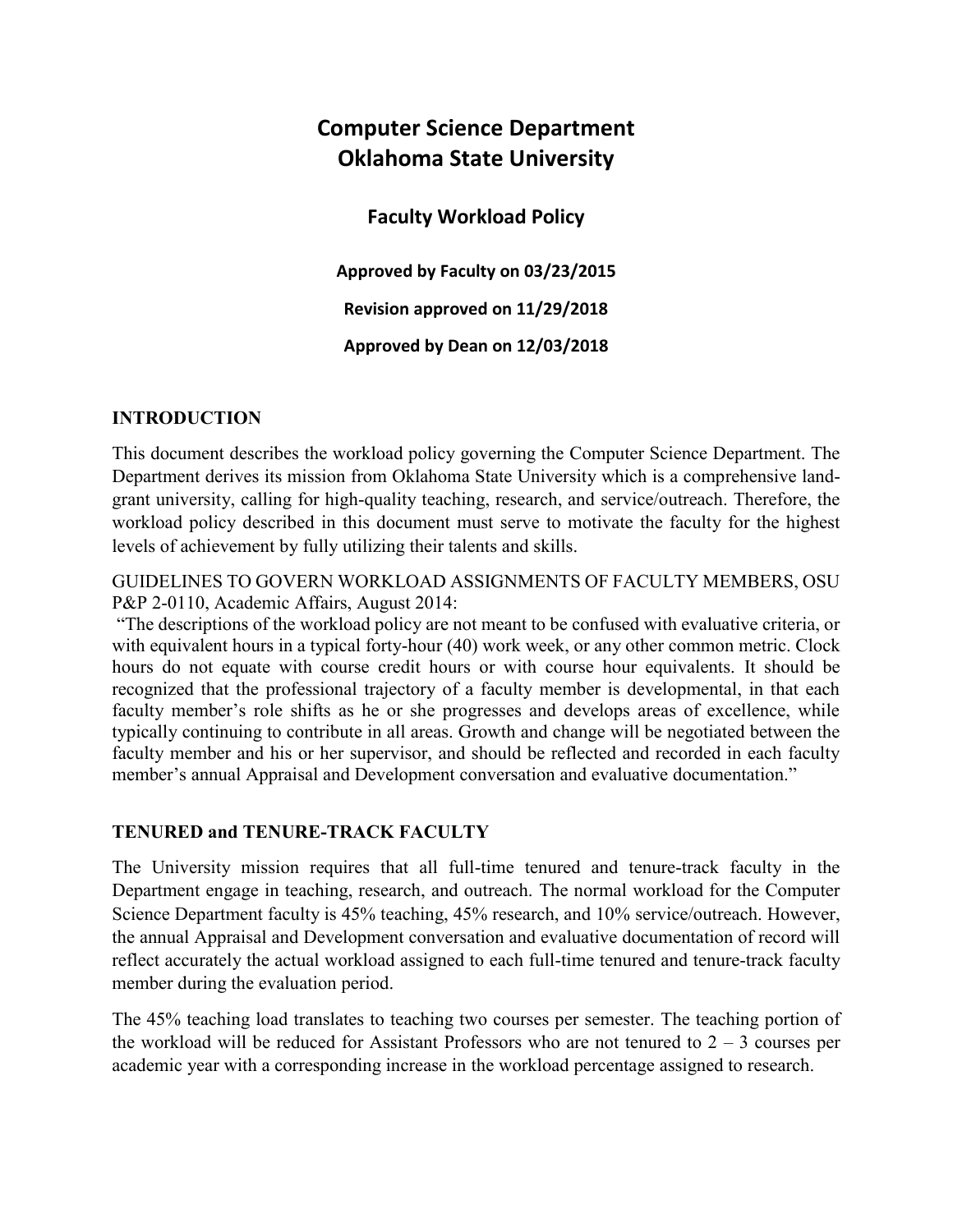The tenured and tenure-track faculty of the Department are expected to maintain a high level of research activity. This will be reflected in the quantity and quality of publications and the number of externally funded grants and contracts. All faculty members are expected to publish and submit funding proposals. The goal is to publish four high quality research papers and to obtain one external grant/contract per year. Faculty who have a high level of research productivity will have a proportional reduction in their teaching load, while faculty with a low level of research productivity will have a proportionally higher teaching load. The Department Head can decrease the teaching loads of faculty receiving "outstanding" scores on research productivity on two consecutive A&Ds. The Department Head should also institute a remediation plan for faculty members receiving "inadequate" or "minimal" ratings in research, teaching, and/or service on two consecutive A&Ds. In the event that a faculty member receives "inadequate" or "minimal" A&D scores in teaching, the Department Head can require a faculty member to undergo teaching effectiveness training through ITLE.

All faculty (barring extenuating circumstances) are required to attend the Departmental faculty meetings to facilitate faculty governance in the Department. Active participation in committees at the Department, College, and University levels is also required of all faculty. All faculty are required to keep regularized office hours at a time and place that is public information included in all syllabi and on record with administrative staff. All faculty are expected to reply to all emails pertaining to university, department, or student affairs within a 24-hour period excluding weekends and university holidays and to have contact information on record with administrative staff.

All faculty are expected to supervise graduate students. Graduate student supervision is implicit in the workload of all faculty members. The Computer Science Department spans the Stillwater and Tulsa campuses. Currently, there is no graduate program at the Tulsa campus. So, all graduate students are enrolled in the Stillwater campus. The Department will make provisions for graduate students to travel to the Tulsa campus in order to visit with the Tulsa-based faculty.

#### **VISITING FACULTY**

The typical workload of visiting faculty is teaching three courses per semester. They are not required to serve in committees, attend faculty meetings, or engage in research activities.

### **UNIT ASSIGNMENTS OF ACTIVITIES**

Total workload for an academic year (9 months) is defined by the University policy (OSU P&P 2- 0110) as equivalent to 24 workload units. A number of workload unit assignments are listed below for various teaching, research, and service activities. These unit assignments are subject to revision every three years. This should be viewed as a guide to direct faculty talent. The unit assignments reflect time equivalency. They do not address other aspects of the work assignment. When considering unit assignments, various limiting factors must be taken into account. Specifically, it is unlikely that a beginning Assistant Professor will be able to meet the publication and funding expectations during the first two years of employment. Due to the unpredictability associated with research, the units of research category should be viewed as aspirational.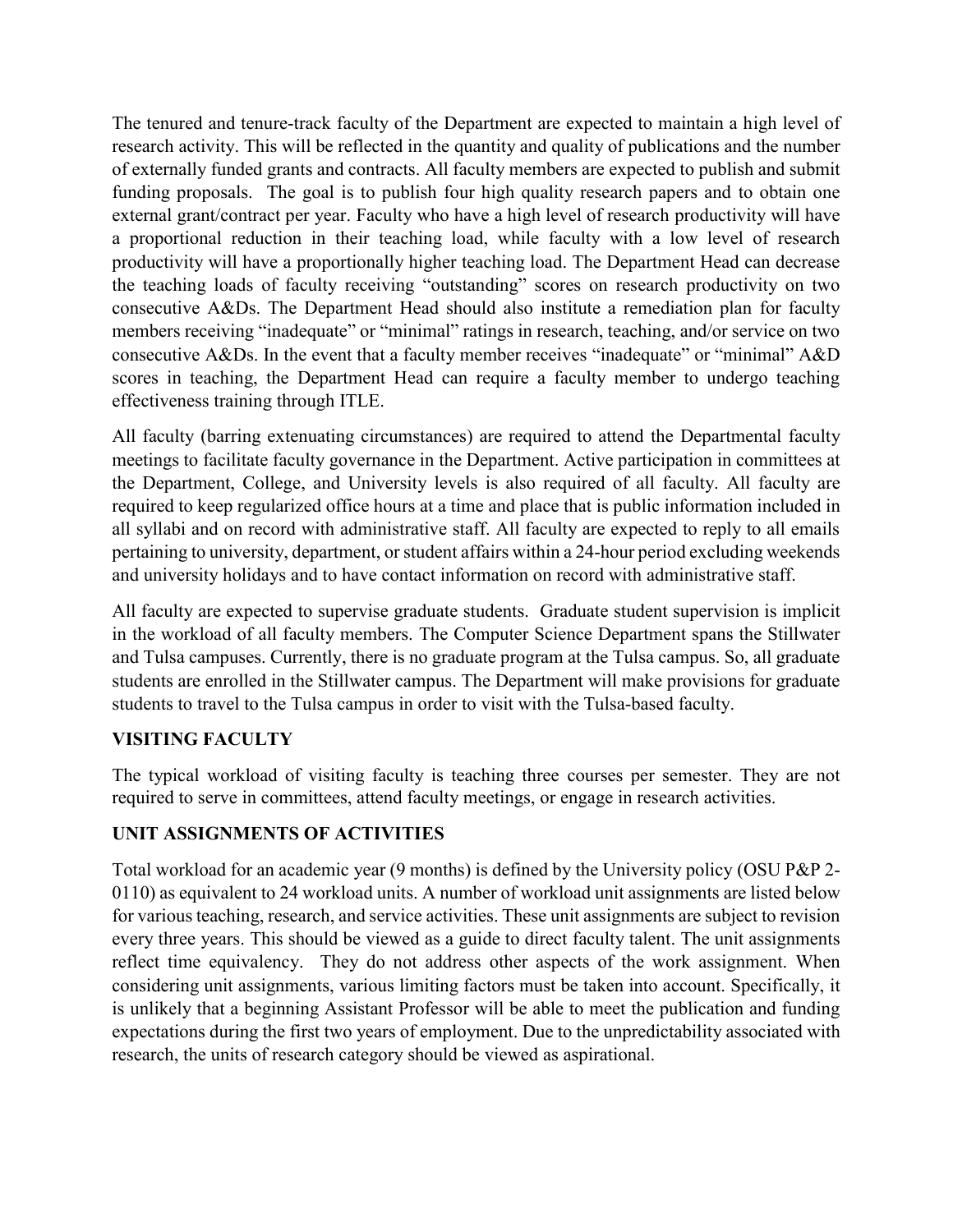| Unit Assignments for Teaching/Research/Service Activities |  |  |  |  |
|-----------------------------------------------------------|--|--|--|--|
|-----------------------------------------------------------|--|--|--|--|

| Category (Total 24 hours/9 month) | <b>Activities</b>                          | <b>Units</b>        |
|-----------------------------------|--------------------------------------------|---------------------|
|                                   |                                            |                     |
| Teaching                          |                                            |                     |
|                                   | Teaching a regular class (large class      |                     |
|                                   | $+,40)$                                    | $≤ 2.70$            |
|                                   | Developing and teaching a new class        | $\leq 2.85$         |
|                                   | Teaching an online class as in load        | $≤ 2.85$            |
|                                   | Supervising 5000/6000                      | $\leq 0.30$         |
|                                   | 5070 and other 0-ending courses            | $\leq 0.30$         |
|                                   | Teaching a TV class with a Tulsa           |                     |
|                                   | section                                    | $\leq 2.85$         |
|                                   | Teaching an Honors course                  | $\leq$ regular +.15 |
|                                   | Consideration of teaching load for faculty |                     |
|                                   | in their initial appointment period        | $\leq 5.40$         |
|                                   | Consideration of teaching load for faculty |                     |
|                                   | in their reappointment period prior to     |                     |
|                                   | tenure                                     | $\leq 2.70$         |
| Research                          |                                            |                     |
|                                   | Published a reputable peer reviewed        |                     |
|                                   | research paper                             | $\leq 2.00$         |
|                                   | Externally funded grant/contract (per      |                     |
|                                   | 50K)                                       | $\leq 4.00$         |
|                                   | Internally funded grant                    | $\leq 0.50$         |
|                                   | Each external proposal submitted           | $\leq 1.00$         |
|                                   | Each State/OSU proposal submitted          | $\leq 0.10$         |

*Extension & Public Service*

| $\leq 0.40$     |  |
|-----------------|--|
| $\leq$ member + |  |
| 0.30            |  |
|                 |  |
| $\leq 0.40$     |  |
| $\leq$ member + |  |
| 0.30            |  |
|                 |  |